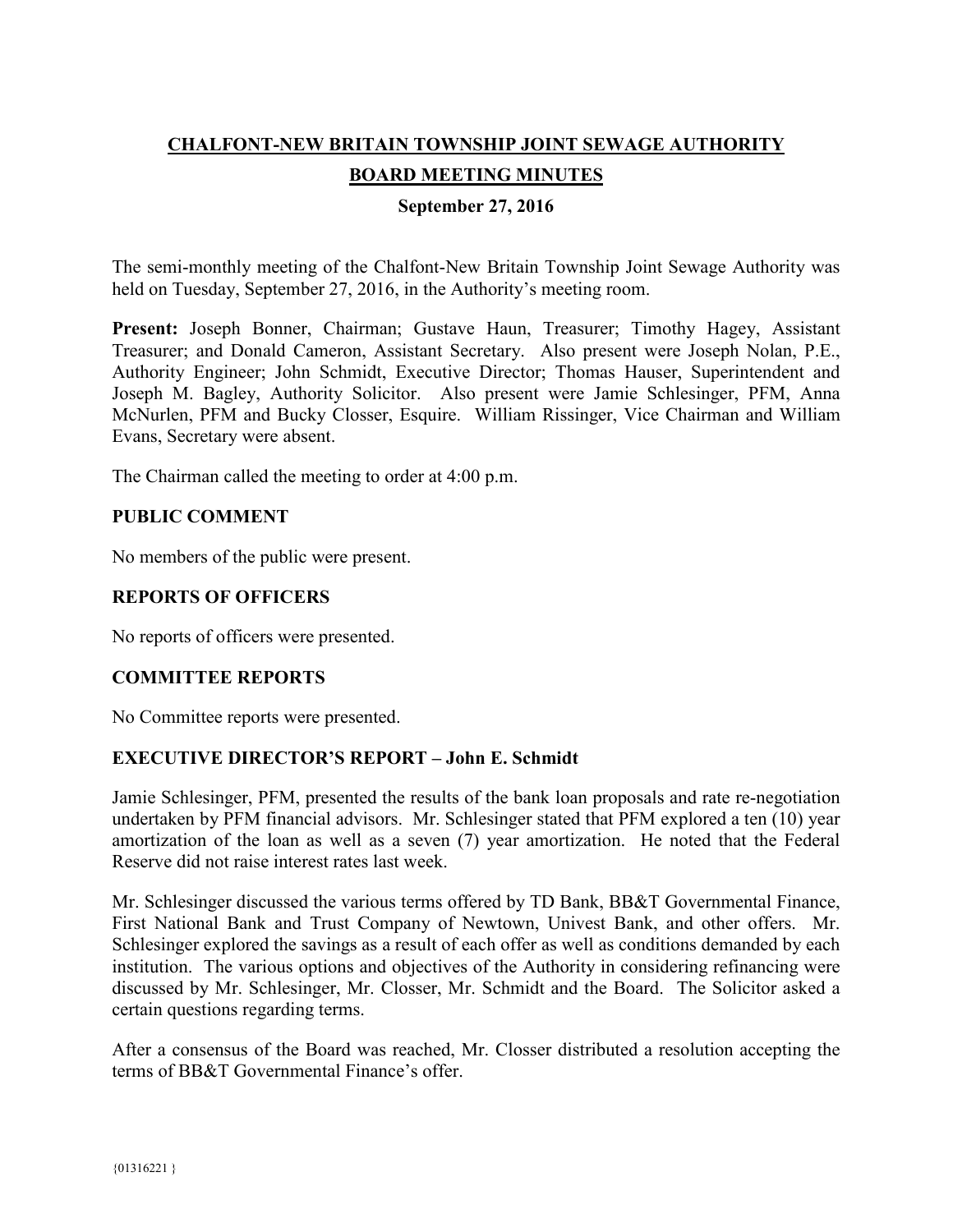**MOTION:** Mr. Closser offered a Resolution entitled the following:

A Resolution Authorizing the Issuance of the Chalfont-New Britain Township Joint Sewage Authority Sewer Revenue Note, Series of 2016, For the Purpose of Re-financing Existing Debt of the Authority; Accepting a Proposal From the Lender for the Purchase of the 2016 Note; Establishing the Details of the 2016 Note; Authorizing the Execution and Delivery of the 2016 Note and Agreements and Documents Related Thereto; and Providing an Effective Date.

It was **MOVED** by Mr. Hagey and **SECONDED** by Mr. Haun to adopt Resolution No. 2016-2 refinancing the existing loan with BB&T. The Motion was unanimously adopted.

Messrs. Schlesinger and Closser and Ms. McNurlen left the meeting at this point.

## **SUPERINTENDENT'S REPORT – Thomas Hauser**

Mr. Hauser reported on a ferrous chloride tank running empty overnight resulting in a permit violation for Phosphorous.

Precipitation: 2.5 inches Average Daily Flow: 2.69 MGD Peak Day Flow: 4.07 MG

Mr. Hauser reviewed the process performance of the plant with the only deviation being in the phosphorous sampling.

Mr. Hauser reviewed problems with a thickened sludge pit level sensor, the rebuilding of a dryer bearing in-house, personnel assisting BSI in removing MPS old control panel for re-wiring. The electrician re-labeled the panel boards with many missing legends from the last phase of construction. Personnel replaced a bearing in the No. 1 diffused air floatation thickener On an aerator shaft, it was thought there was a broken coupling, but the keyway in the shaft tore out the side of the shaft. It was repaired in-house. Equipment was moved for the roofing contractors.

In the collection system, routine maintenance was performed. The diesel pump at Pump Station No. 7 was repaired. A new transducer was installed in Pump Station No. 8. There was a problem at the No. 6 Pump Station regarding voltage fluctuation. PECO installed a voltage recorder at the meter.

## **EXECUTIVE DIRECTORS REPORT (cont'd).**

Mr. Schmidt reported on his follow-up with the Lenape Valley Soccer Club regarding the Club's requests about the fields. Mr. Schmidt reported on conversations with representatives of the Club. The Board discussed the Club's requests for electrical supply and signage.

**MOTION:** It was **MOVED** by Mr. Hagey and **SECONDED** by Mr. Haun to approve the installation of signage by the Club and electrical service to the shed: (1) in accordance with the